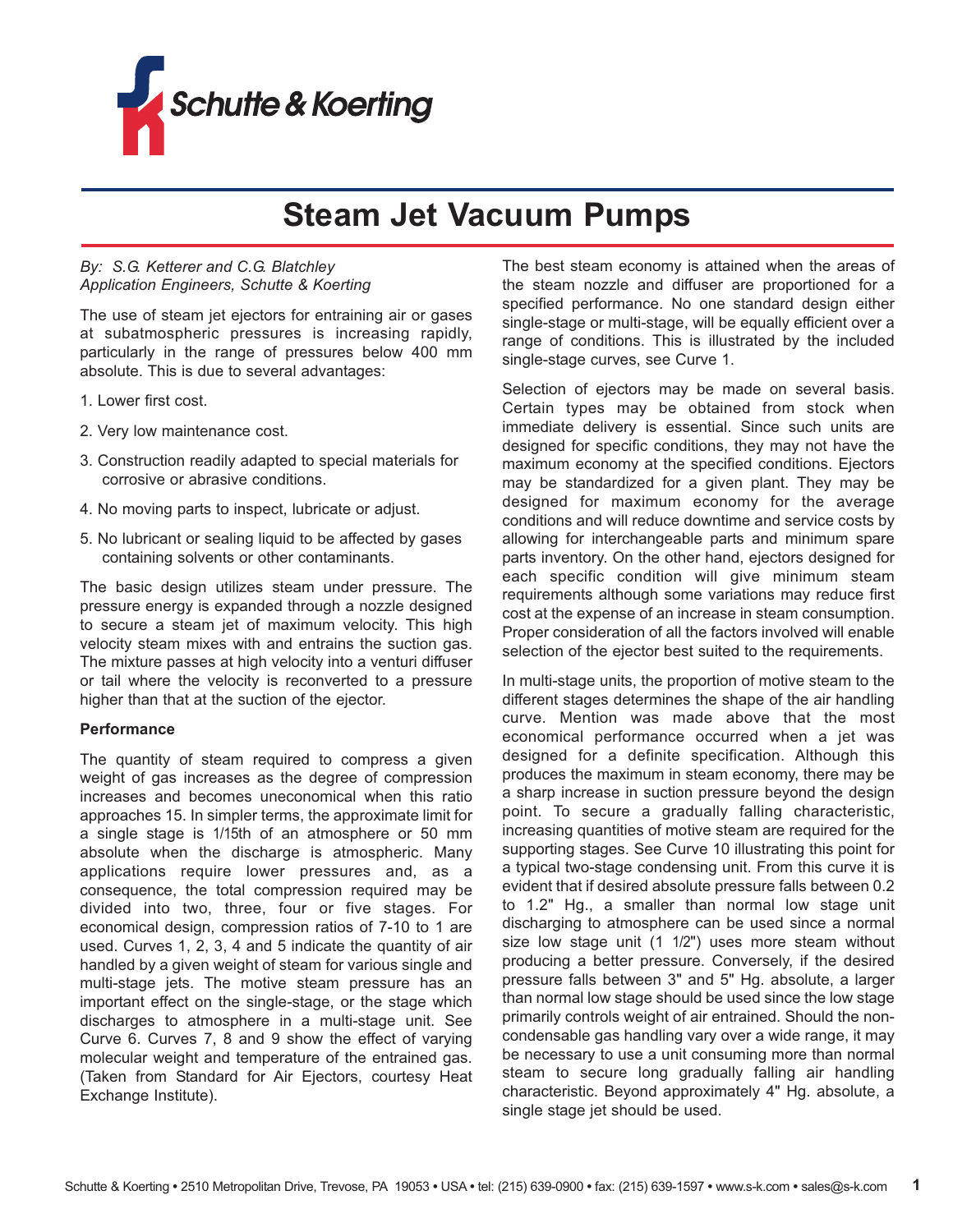The drop off of the air handling curve of a multi-stage jet, irrespective of the combination of units, is affected by temperature of the water to the condenser, as illustrated on Curve 10.

This is caused by the increased load imposed on the supporting stage by the vapor of saturation coming from the inter-condenser at higher temperatures. Most atmospheric stage ejectors are designed to operate against a back pressure of not more than 1 psig. To operate against higher back pressures, steam consumption must be increased. This is illustrated in Curve 11.

# **Estimation Of Capacity Requirements**

To prime or evacuate a given volume from atmosphere to a given vacuum is a simple matter of referring to test evacuation data or curves. However, estimating the air leakage in a system is quite complicated. Certain manufacturers have endeavored to average out leakage factors and set up a formula, but the primary consideration is the care taken in the construction of joints, types of valves used in the system and type of seals where rotating shafts enter the vacuum system. Suggestion on making systems tight are given under Maintenance. A long experience in the operation of vacuum systems is necessary to estimate leakage closely. The usual place for air leaks to occur are:

**(1) Stuffing boxes on agitator drives and pump shafts.** These leaks can be minimized by liquid seals on agitator shafts or lantern glands in pump housings. Rotary seals are practically leak proof and should be used whenever possible. Five pounds air leakage per hour is considered not unusual for a standard stuffing box.

**(2) Material charging door.** To reduce this source, a protector should be placed over the edges of the material connection during charging to avoid spillage, which may adhere and cause damage to gasket surface. Care should be used to have gasket and charging door clean and smooth, drawing down bolts or clamps uniformly. Following this procedure should reduce leakage from this source to 1 to 4 pounds of air per hour, depending on size and condition of door.

**(3) Valve stems.** This leakage can be reduced by using the type of valve which seats the disc against the valve bonnet when valve is fully open; by renewing stuffing box packing periodically or can be eliminated by using bellows type valves or lubricated plug cocks.

Flanges in vapor lines, if flat face type, will have full gasket over entire face of flange. With this construction, bolts can be drawn down more evenly and, should there be a leak, the edge of flanges and bolts can be painted with a glyptol resin. All threaded connections should also be coated with glyptol resin as well as any joints around sight glasses.

With the above suggestions, the air leakage in large systems can be reduced to 20 pph and in small systems to 10 pph. Where the absolute pressure to be maintained is low, say 1 mm, and special precautions are made to insure tightness, air leakages can be reduced to 2 to 5 pph for moderate sized systems. These figures do not include any generation of non-condensables arising from the process. Vapor lines in vacuum systems should be properly sized to avoid excessive resistance drop between the vacuum jet and the still. Higher velocities can be used at lower absolute pressures.

The following is a list of possible troubles and the means of correcting them. This list should be carefully checked before making an installation as well as when difficulties are encountered.

#### **(1) Air leaks in system.**

Make shut off test by blanking off suction to jet. For standard units a single stage will blank off at an absolute pressure of approximately 2" Hg. absolute; a two-stage condensing approximately 1/2" Hg. absolute, and a threestage approximately 2 to 3 mm Hg. If this is the case, the jet is good and trouble is in system. When connections are made for above tests, new gaskets should be used.

To ascertain the amount of air leaks, approximate the total volume of the system, secure a pressure somewhat less than 15" Hg. abs., then shut off valve in vapor line near jet. Measure the time required for a rise in pressure (say 2" Hg.). If the absolute pressure does not rise above 15" Hg. then formula below will give leakage.

Leakage (Ib./hr.) =  $\frac{0.15 \times$  Volume (cu. ft.) x change in pressure (In. Hg.) Time (Minutes)

If air leakage is greater than load for which jet is designed, either correct the leaks or use a larger ejector.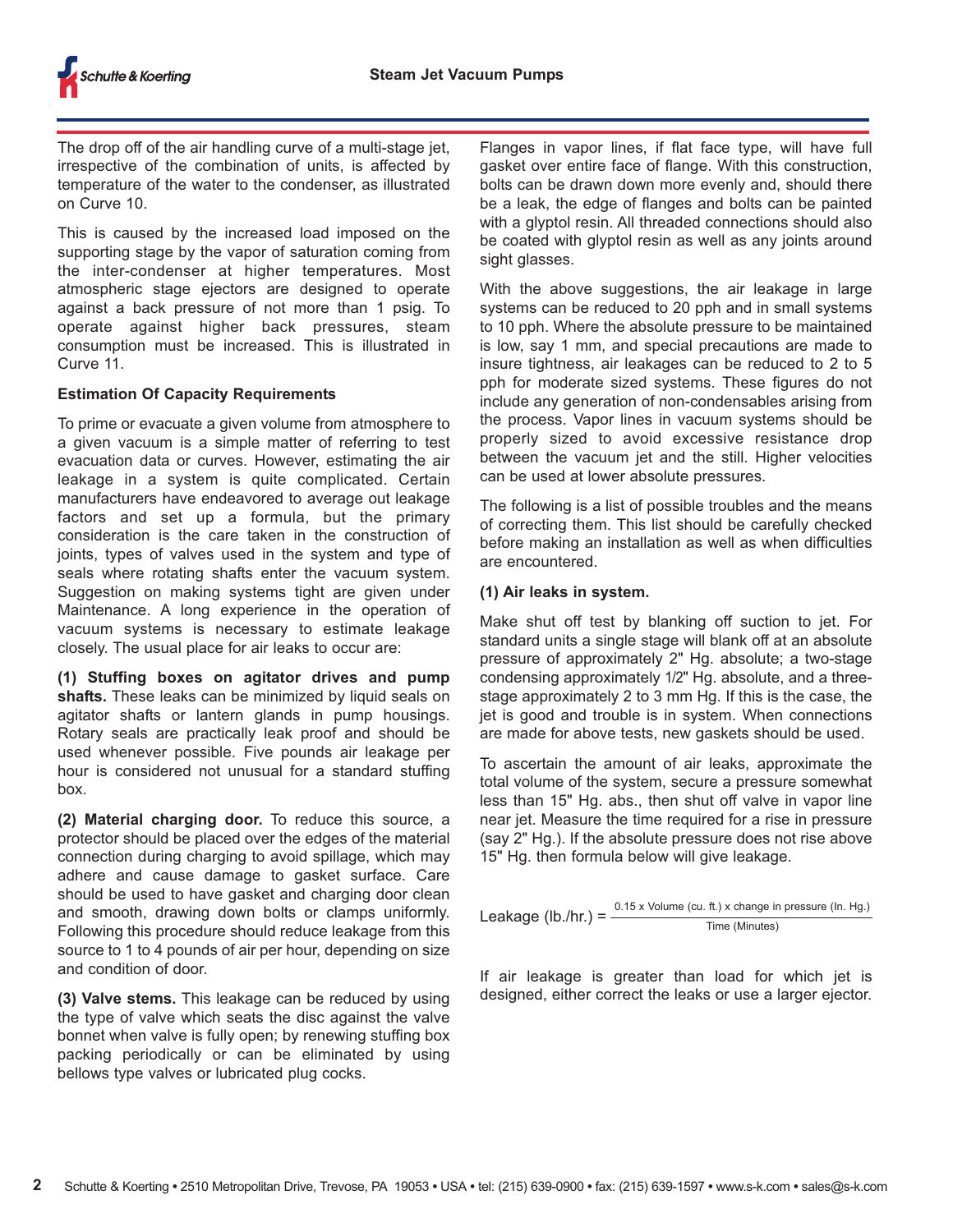

### **(2) Low or fluctuating steam pressure.**

Check stamped pressure on nameplate or on nozzle with an accurate steam gauge installed in steam chest with gauge syphon. If the pressure is low, the steam nozzles can probably be altered to suit the existing conditions. Low pressure causes vacuum to break.

### **(3) Wet Steam.**

Steam nozzles are designed for 98% or better quality steam to give efficient performance. Steam separators should be used and properly drained by a steam trap or bled off of separated condensate. A bucket trap, discharging in spasms, may cause fluctuating pressure. Wear on steam nozzle orifice and longitudinal wearmarks in diffuser are evidence of wet steam.

# **(4) Corroded or Worn Diffusers.**

Particularly of the stage discharging to atmosphere. Pock-like irregular indentations indicate corrosion, streaks indicate erosion.

# **(5) Clogged steam nozzle or steam strainer.**

If nozzle inlet is red or black, look for a scale deposit which can be removed by careful scraping and subsequent polishing.

#### **(6) Bad Discharge Line.**

From low stage jet to atmosphere causing greater than designed or fluctuating back pressure. Check for places where condensate may accumulate.

# **(7) Poorly centered gasket.**

At discharge of jet. This will cause undue resistance and increase back pressure.

#### **(8) Material plugging.**

Or build up, or too small diameter suction line. Check vacuum at evaporator or still and at jet to note any appreciable pressure loss.

#### **(9) Leaks.**

In barometric leg of multi-stage units, particularly at hot well water level. Periodic intercondenser "vomitting" indicates this cause.

# **(10) Hot well.**

Filling up with mud preventing proper drainage of condensing water.

### **(11) Water to Condenser.**

Insufficient quantity evidenced by hot condenser and tail pipe caused by insufficient water pressure or clogged water line or nozzle. Too much water flooding condenser, evidenced by cold condenser and by fluctuating vacuum. Carryover may cause scaling to subsequent stage causing entrance losses and reduced capacity. A direct contact condenser may bypass if internals are worn. Check hot and cold areas on shell. Non-uniform temperatures around shell at any level indicates bypassing.

# **(12) Poor Installation.**

Small and long vapor lines, having sags or loops which collect condensate or carryover liquid; horizontal runs in barometric discharge legs, sharp bends and jet discharge. Correction: follow manufacturer's installation instructions.

# **(13) Changing Steam Nozzles.**

In removing nozzles for inspection, check to insure their return in same stage with clean thin copper gasket, to insure against leakage of steam between steam chest and vacuum chamber. If a new gasket is not available, the old one should be annealed.

#### **(14) Trying.**

To secure higher vacuum than the vapor pressure of liquid in evaporator or still.

#### **(15) Scale.**

Formation or process material carryover plugging barometric discharge pipes from inter-condensers or inlets to exhausters.

#### **(16) High Water Temperature.**

To condensers. Check design specifications.

NOTE: Every Jet is performance tested to specifications before leaving the Schutte & Koerting factory and is correct. It will give long and good service. If trouble occurs, check the above points. If still not successful, call for a Schutte & Koerting representative.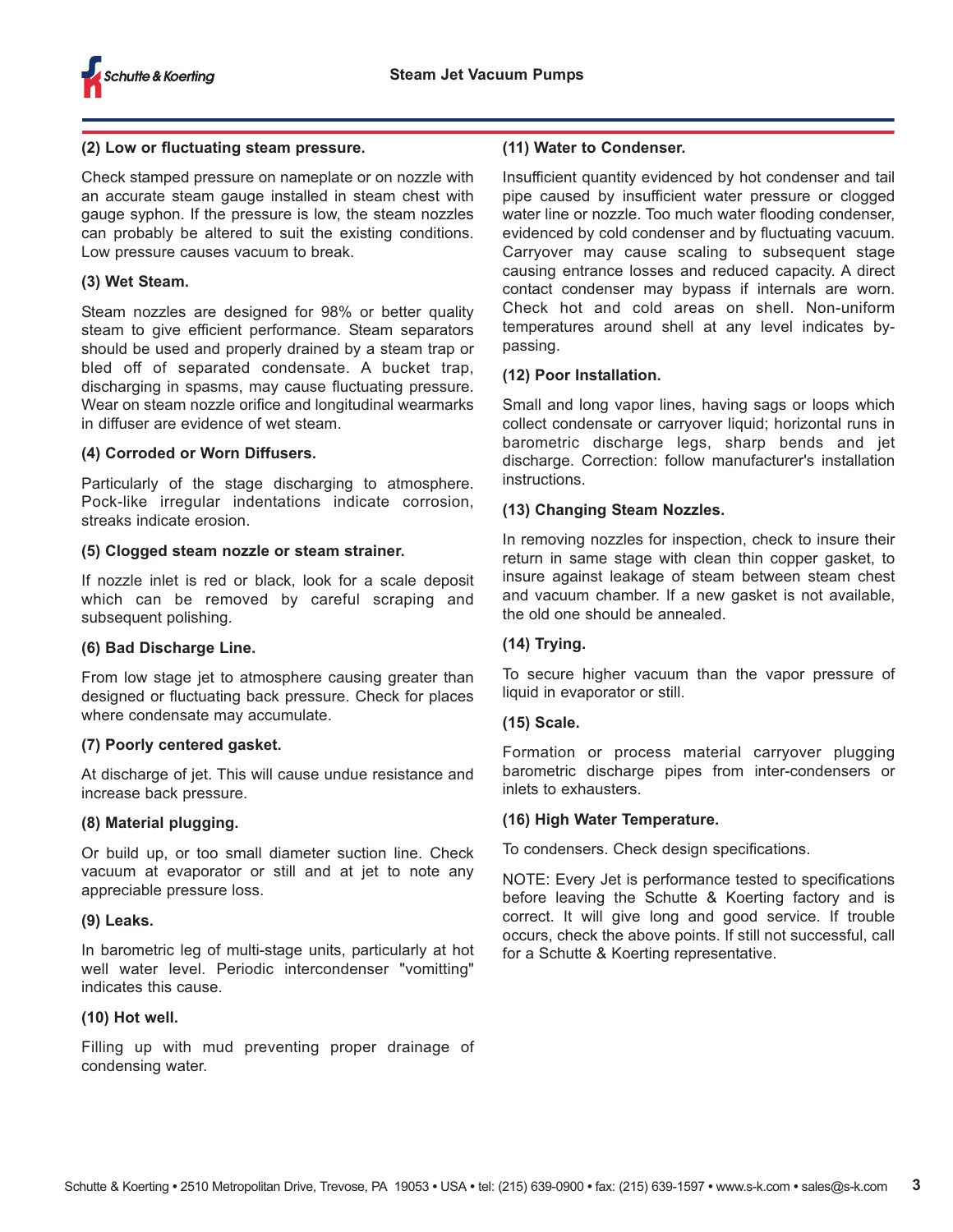

# **Curve 1 - Single Stage 115 psig**



| Allowable<br>Vapor<br><b>Velocities</b> | Absolute<br><b>Pressures</b> |                  |
|-----------------------------------------|------------------------------|------------------|
| 300 ft./sec.                            | $1 -$                        | $5 \text{ mm}$   |
| 275 ft./sec.                            | 5-                           | $10 \text{ mm}$  |
| 250 ft./sec.                            | $10-$                        | $20 \text{ mm}$  |
| 225 ft./sec.                            | $20 -$                       | $40 \text{ mm}$  |
| 200 ft./sec.                            | $40-$                        | 60 mm            |
| 175 ft./sec.                            | 60-                          | $100 \text{ mm}$ |
| 150 ft./sec.                            | $100 -$                      | $150 \text{ mm}$ |

# **Curve 2 - Two-Stage 115 psig**

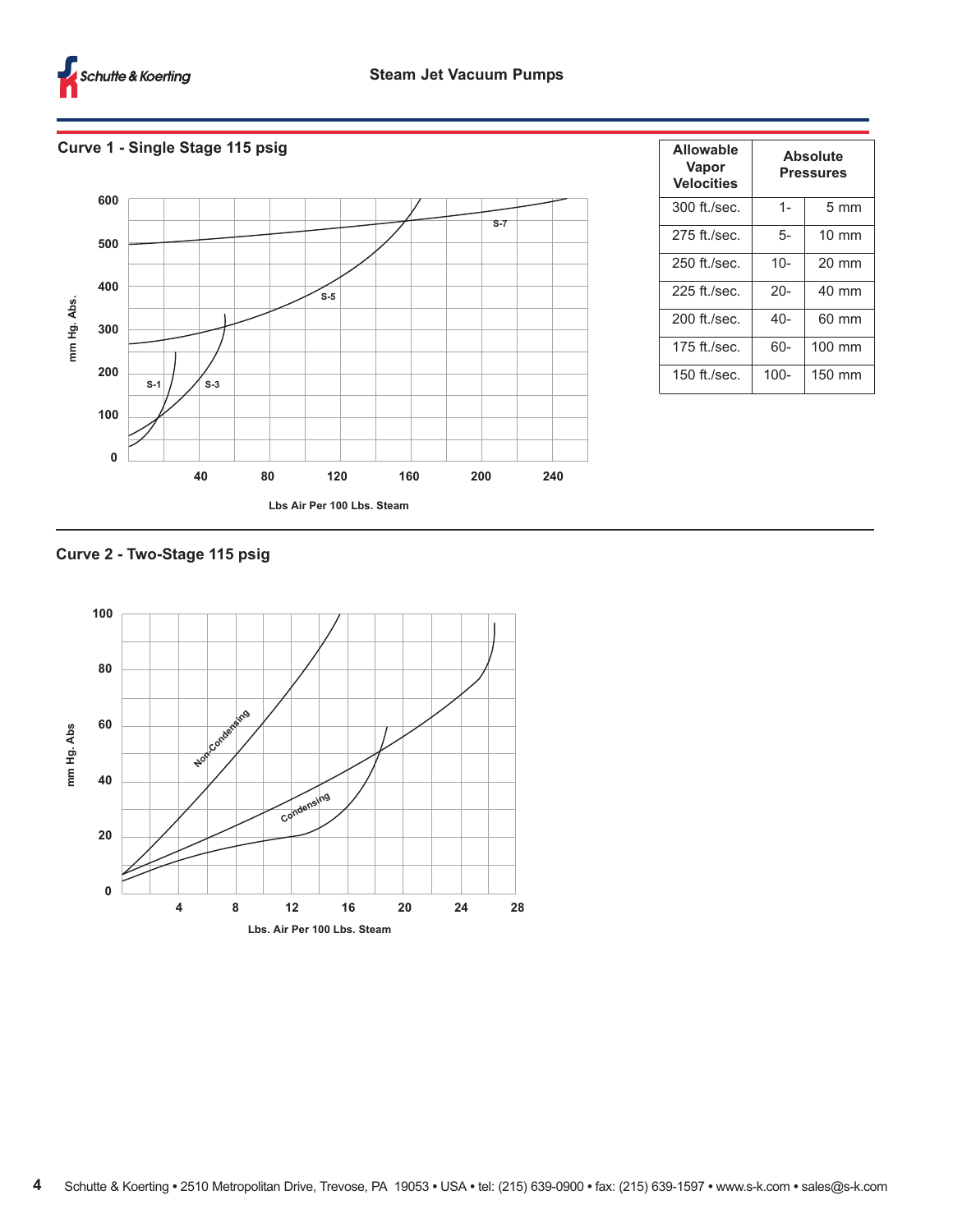

# **Curve 3 - Three-Stage 115 psig**







**Curve 6 - Effect of Steam Pressure on Single-Stage Exhausters**

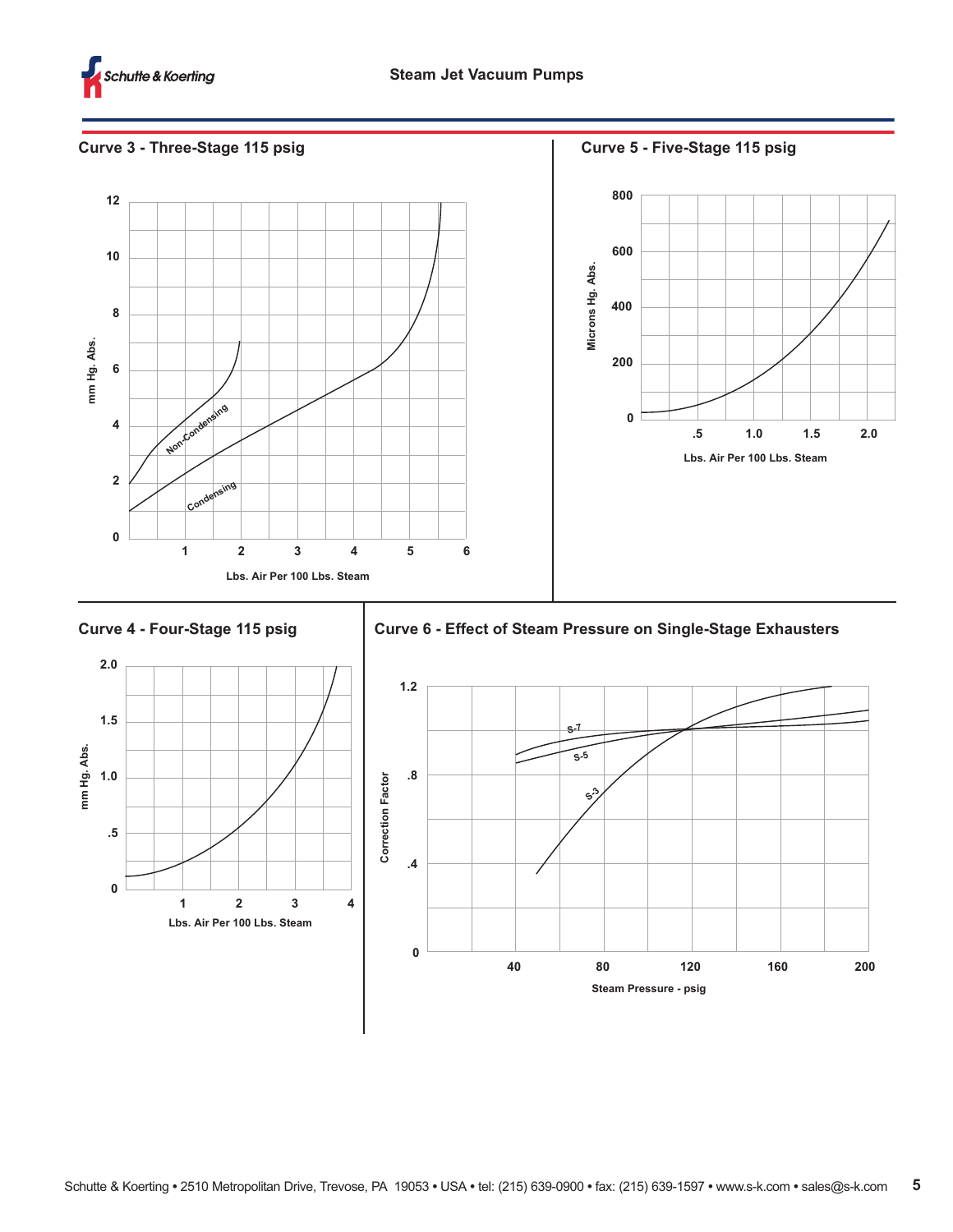